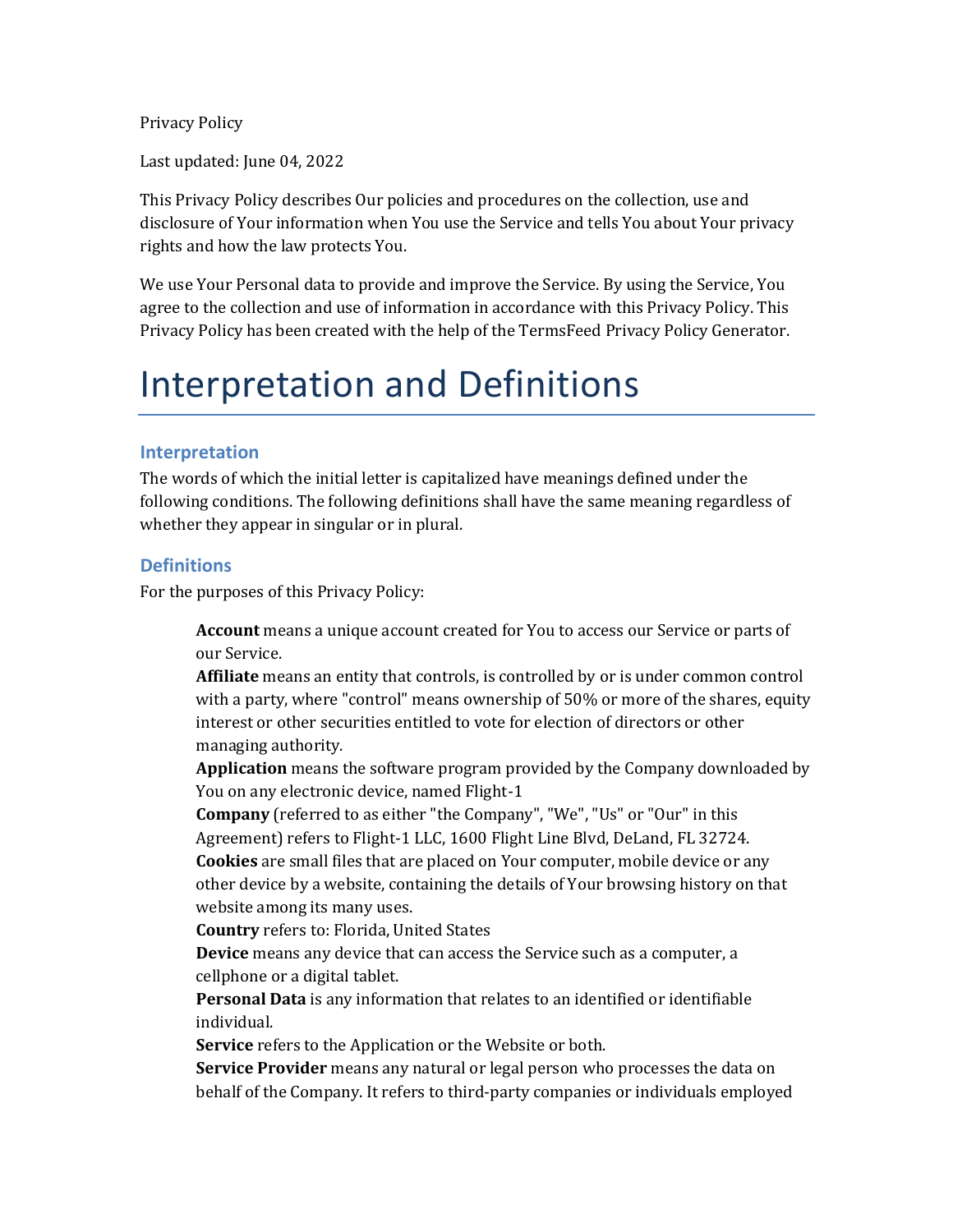by the Company to facilitate the Service, to provide the Service on behalf of the Company, to perform services related to the Service or to assist the Company in analyzing how the Service is used.

**Third-party Social Media Service** refers to any website or any social network website through which a User can log in or create an account to use the Service. **Usage Data** refers to data collected automatically, either generated by the use of the Service or from the Service infrastructure itself (for example, the duration of a page visit).

**Website** refers to Flight-1, accessible fro[m https://flight-1.com/](https://flight-1.com/)

**You** means the individual accessing or using the Service, or the company, or other legal entity on behalf of which such individual is accessing or using the Service, as applicable.

## Collecting and Using Your Personal Data

## **Types of Data Collected**

#### **Personal Data**

While using Our Service, We may ask You to provide Us with certain personally identifiable information that can be used to contact or identify You. Personally identifiable information may include, but is not limited to:

Email address First name and last name Phone number Address, State, Province, ZIP/Postal code, City Usage Data

#### **Usage Data**

Usage Data is collected automatically when using the Service.

Usage Data may include information such as Your Device's Internet Protocol address (e.g. IP address), browser type, browser version, the pages of our Service that You visit, the time and date of Your visit, the time spent on those pages, unique device identifiers and other diagnostic data.

When You access the Service by or through a mobile device, We may collect certain information automatically, including, but not limited to, the type of mobile device You use, Your mobile device unique ID, the IP address of Your mobile device, Your mobile operating system, the type of mobile Internet browser You use, unique device identifiers and other diagnostic data.

We may also collect information that Your browser sends whenever You visit our Service or when You access the Service by or through a mobile device.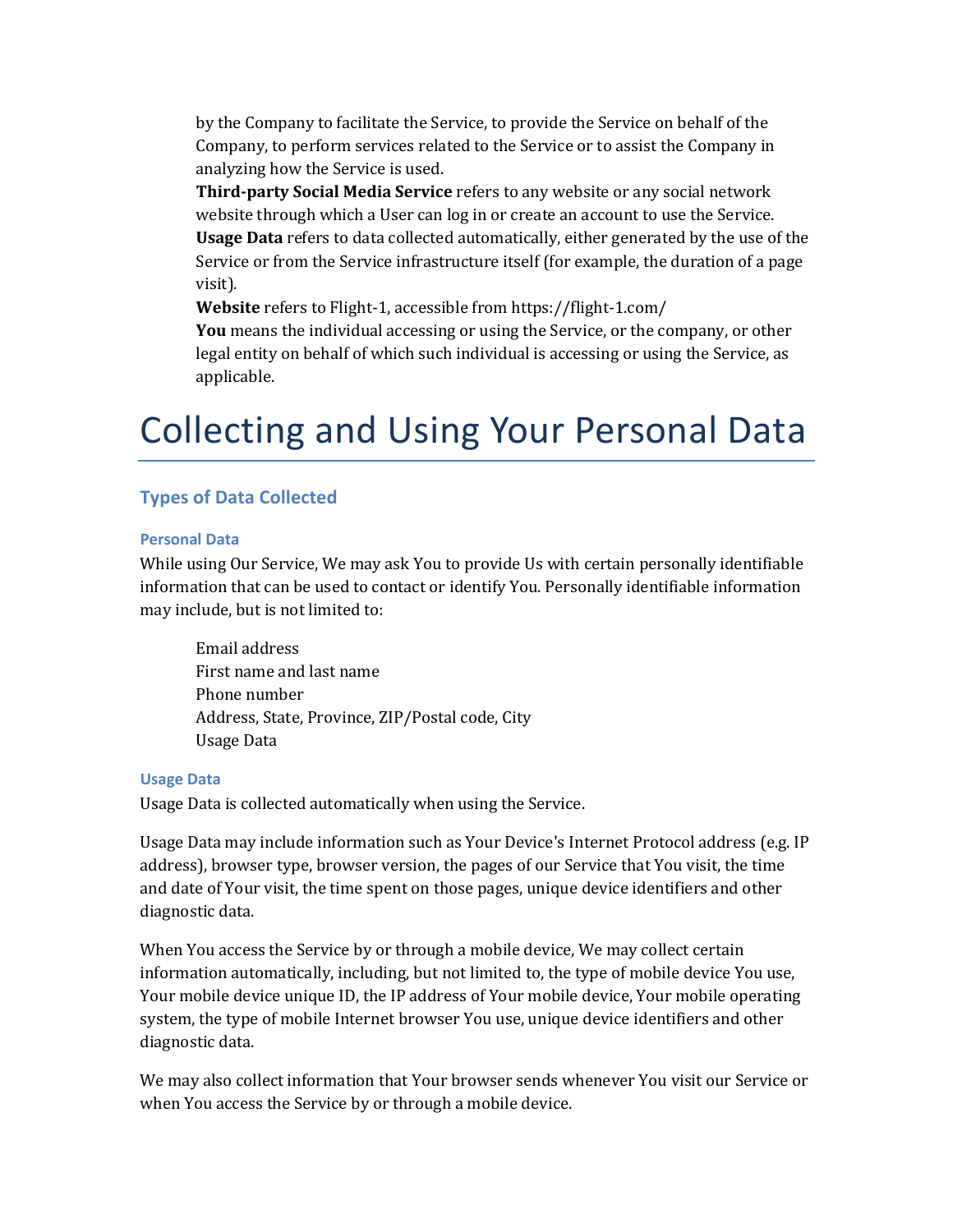#### **Information from Third-Party Social Media Services**

The Company allows You to create an account and log in to use the Service through the following Third-party Social Media Services:

- Google
- Facebook
- Twitter
- LinkedIn

If You decide to register through or otherwise grant us access to a Third-Party Social Media Service, We may collect Personal data that is already associated with Your Third-Party Social Media Service's account, such as Your name, Your email address, Your activities or Your contact list associated with that account.

You may also have the option of sharing additional information with the Company through Your Third-Party Social Media Service's account. If You choose to provide such information and Personal Data, during registration or otherwise, You are giving the Company permission to use, share, and store it in a manner consistent with this Privacy Policy.

#### **Information Collected while Using the Application**

While using Our Application, in order to provide features of Our Application, We may collect, with Your prior permission:

• Information regarding your location

We use this information to provide features of Our Service, to improve and customize Our Service. The information may be uploaded to the Company's servers and/or a Service Provider's server or it may be simply stored on Your device.

You can enable or disable access to this information at any time, through Your Device settings.

### **Tracking Technologies and Cookies**

We use Cookies and similar tracking technologies to track the activity on Our Service and store certain information. Tracking technologies used are beacons, tags, and scripts to collect and track information and to improve and analyze Our Service. The technologies We use may include:

- **Cookies or Browser Cookies.** A cookie is a small file placed on Your Device. You can instruct Your browser to refuse all Cookies or to indicate when a Cookie is being sent. However, if You do not accept Cookies, You may not be able to use some parts of our Service. Unless you have adjusted Your browser setting so that it will refuse Cookies, our Service may use Cookies.
- **Flash Cookies.** Certain features of our Service may use local stored objects (or Flash Cookies) to collect and store information about Your preferences or Your activity on our Service. Flash Cookies are not managed by the same browser settings as those used for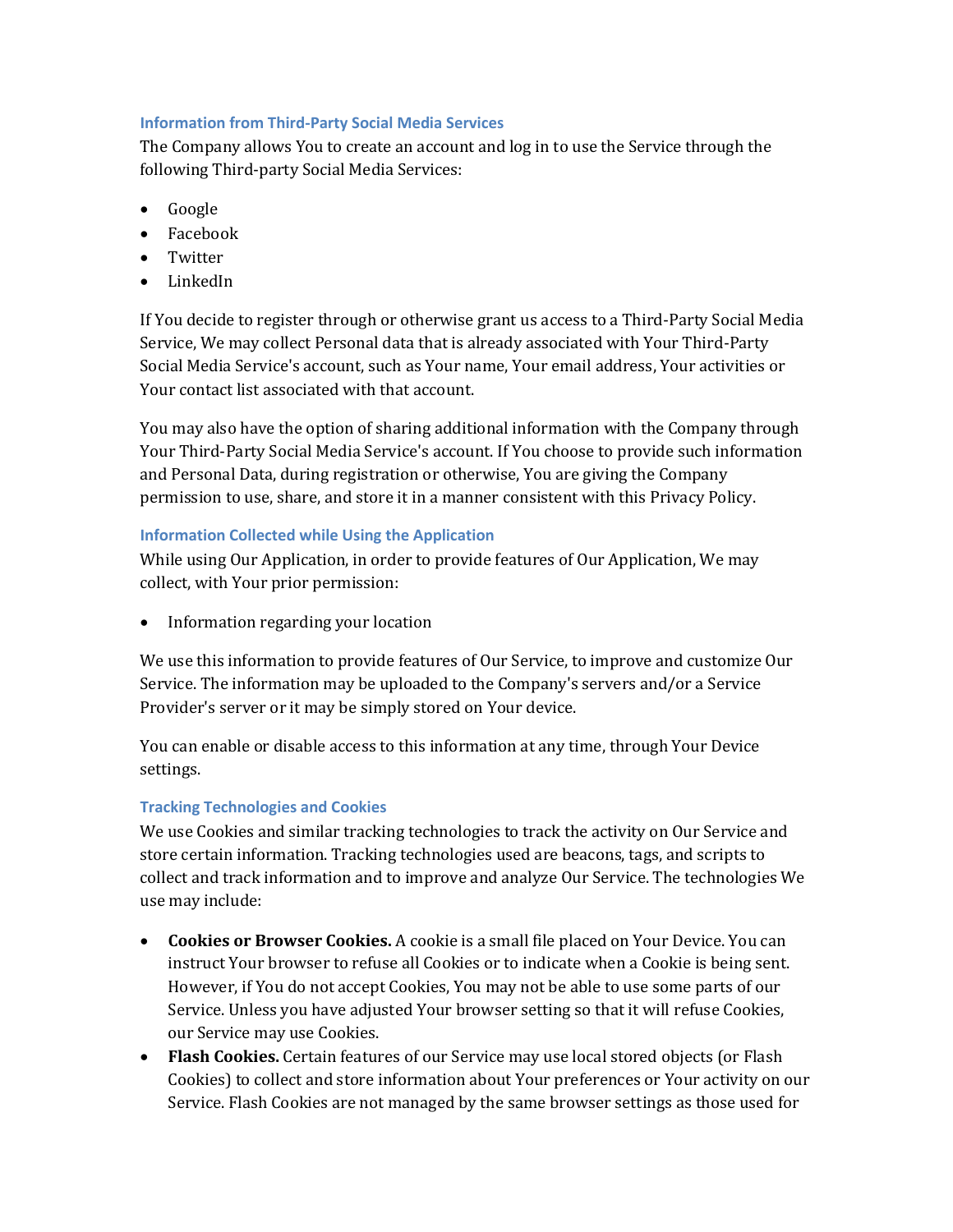Browser Cookies. For more information on how You can delete Flash Cookies, please read "Where can I change the settings for disabling, or deleting local shared objects?" available at [https://helpx.adobe.com/flash-player/kb/disable-local-shared-objects](https://helpx.adobe.com/flash-player/kb/disable-local-shared-objects-flash.html#main_Where_can_I_change_the_settings_for_disabling__or_deleting_local_shared_objects_)[flash.html#main\\_Where\\_can\\_I\\_change\\_the\\_settings\\_for\\_disabling\\_\\_or\\_deleting\\_local\\_sha](https://helpx.adobe.com/flash-player/kb/disable-local-shared-objects-flash.html#main_Where_can_I_change_the_settings_for_disabling__or_deleting_local_shared_objects_) [red\\_objects\\_](https://helpx.adobe.com/flash-player/kb/disable-local-shared-objects-flash.html#main_Where_can_I_change_the_settings_for_disabling__or_deleting_local_shared_objects_)

• **Web Beacons.** Certain sections of our Service and our emails may contain small electronic files known as web beacons (also referred to as clear gifs, pixel tags, and single-pixel gifs) that permit the Company, for example, to count users who have visited those pages or opened an email and for other related website statistics (for example, recording the popularity of a certain section and verifying system and server integrity).

Cookies can be "Persistent" or "Session" Cookies. Persistent Cookies remain on Your personal computer or mobile device when You go offline, while Session Cookies are deleted as soon as You close Your web browser. You can learn more about cookies on [TermsFeed](https://www.termsfeed.com/blog/cookies/#What_Are_Cookies)  [website](https://www.termsfeed.com/blog/cookies/#What_Are_Cookies) article.

We use both Session and Persistent Cookies for the purposes set out below:

#### **Necessary / Essential Cookies**

Type: Session Cookies

Administered by: Us

Purpose: These Cookies are essential to provide You with services available through the Website and to enable You to use some of its features. They help to authenticate users and prevent fraudulent use of user accounts. Without these Cookies, the services that You have asked for cannot be provided, and We only use these Cookies to provide You with those services.

### **Cookies Policy / Notice Acceptance Cookies**

Type: Persistent Cookies

Administered by: Us

Purpose: These Cookies identify if users have accepted the use of cookies on the Website.

#### **Functionality Cookies**

Type: Persistent Cookies

Administered by: Us

Purpose: These Cookies allow us to remember choices You make when You use the Website, such as remembering your login details or language preference. The purpose of these Cookies is to provide You with a more personal experience and to avoid You having to re-enter your preferences every time You use the Website.

For more information about the cookies we use and your choices regarding cookies, please visit our Cookies Policy or the Cookies section of our Privacy Policy.

### **Use of Your Personal Data**

The Company may use Personal Data for the following purposes: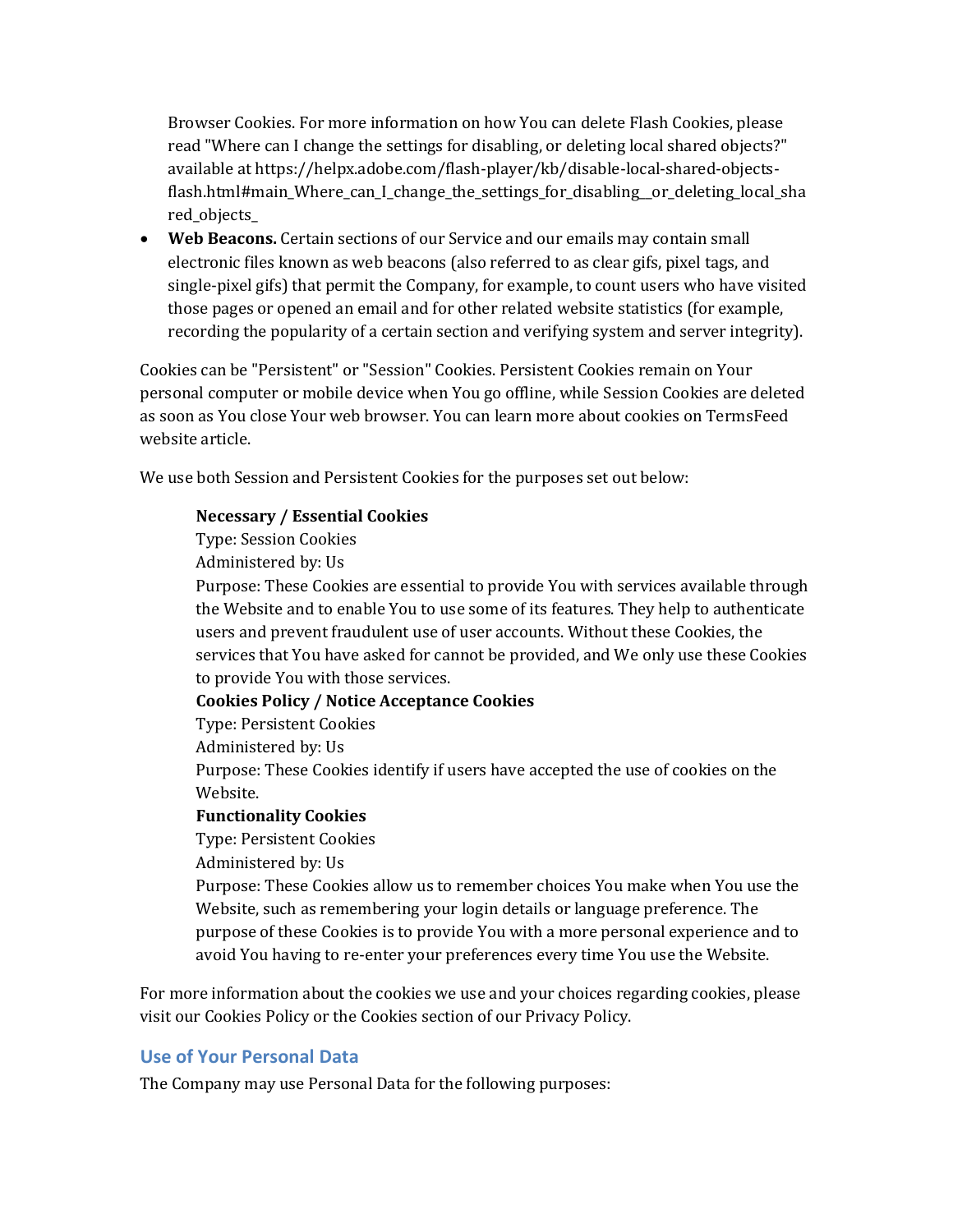**To provide and maintain our Service**, including to monitor the usage of our Service.

**To manage Your Account:** to manage Your registration as a user of the Service. The Personal Data You provide can give You access to different functionalities of the Service that are available to You as a registered user.

**For the performance of a contract:** the development, compliance and undertaking of the purchase contract for the products, items or services You have purchased or of any other contract with Us through the Service.

**To contact You:** To contact You by email, telephone calls, SMS, or other equivalent forms of electronic communication, such as a mobile application's push notifications regarding updates or informative communications related to the functionalities, products or contracted services, including the security updates, when necessary or reasonable for their implementation.

**To provide You** with news, special offers and general information about other goods, services and events which we offer that are similar to those that you have already purchased or enquired about unless You have opted not to receive such information.

**To manage Your requests:** To attend and manage Your requests to Us. **For business transfers:** We may use Your information to evaluate or conduct a merger, divestiture, restructuring, reorganization, dissolution, or other sale or transfer of some or all of Our assets, whether as a going concern or as part of bankruptcy, liquidation, or similar proceeding, in which Personal Data held by Us about our Service users is among the assets transferred.

**For other purposes**: We may use Your information for other purposes, such as data analysis, identifying usage trends, determining the effectiveness of our promotional campaigns and to evaluate and improve our Service, products, services, marketing and your experience.

We may share Your personal information in the following situations:

- **With Service Providers:** We may share Your personal information with Service Providers to monitor and analyze the use of our Service, to contact You.
- **For business transfers:** We may share or transfer Your personal information in connection with, or during negotiations of, any merger, sale of Company assets, financing, or acquisition of all or a portion of Our business to another company.
- **With Affiliates:** We may share Your information with Our affiliates, in which case we will require those affiliates to honor this Privacy Policy. Affiliates include Our parent company and any other subsidiaries, joint venture partners or other companies that We control or that are under common control with Us.
- **With business partners:** We may share Your information with Our business partners to offer You certain products, services or promotions.
- **With other users:** when You share personal information or otherwise interact in the public areas with other users, such information may be viewed by all users and may be publicly distributed outside. If You interact with other users or register through a Third-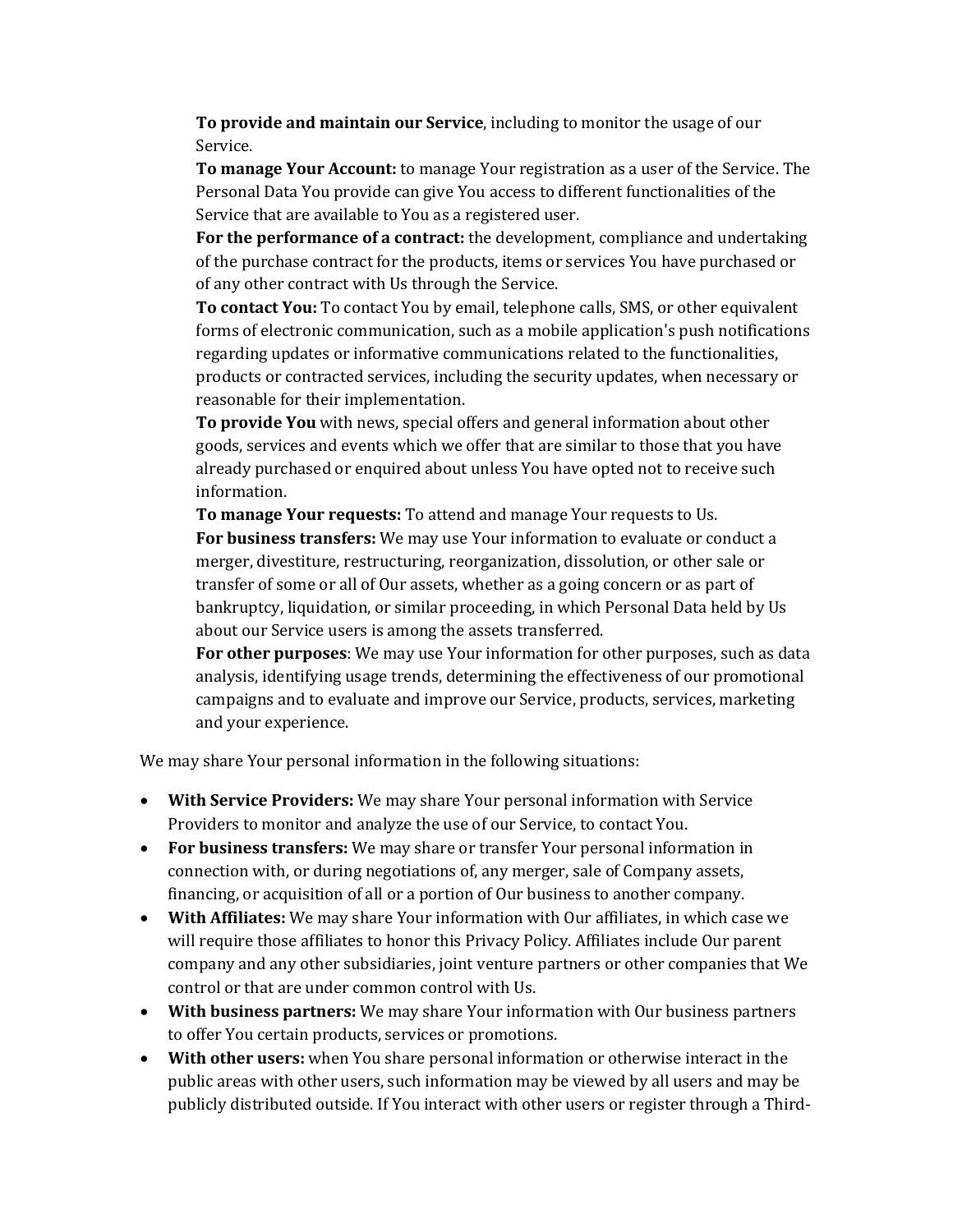Party Social Media Service, Your contacts on the Third-Party Social Media Service may see Your name, profile, pictures and description of Your activity. Similarly, other users will be able to view descriptions of Your activity, communicate with You and view Your profile.

• **With Your consent**: We may disclose Your personal information for any other purpose with Your consent.

## **Retention of Your Personal Data**

The Company will retain Your Personal Data only for as long as is necessary for the purposes set out in this Privacy Policy. We will retain and use Your Personal Data to the extent necessary to comply with our legal obligations (for example, if we are required to retain your data to comply with applicable laws), resolve disputes, and enforce our legal agreements and policies.

The Company will also retain Usage Data for internal analysis purposes. Usage Data is generally retained for a shorter period of time, except when this data is used to strengthen the security or to improve the functionality of Our Service, or We are legally obligated to retain this data for longer time periods.

## **Transfer of Your Personal Data**

Your information, including Personal Data, is processed at the Company's operating offices and in any other places where the parties involved in the processing are located. It means that this information may be transferred to — and maintained on — computers located outside of Your state, province, country or other governmental jurisdiction where the data protection laws may differ than those from Your jurisdiction.

Your consent to this Privacy Policy followed by Your submission of such information represents Your agreement to that transfer.

The Company will take all steps reasonably necessary to ensure that Your data is treated securely and in accordance with this Privacy Policy and no transfer of Your Personal Data will take place to an organization or a country unless there are adequate controls in place including the security of Your data and other personal information.

### **Disclosure of Your Personal Data**

#### **Business Transactions**

If the Company is involved in a merger, acquisition or asset sale, Your Personal Data may be transferred. We will provide notice before Your Personal Data is transferred and becomes subject to a different Privacy Policy.

#### **Law enforcement**

Under certain circumstances, the Company may be required to disclose Your Personal Data if required to do so by law or in response to valid requests by public authorities (e.g. a court or a government agency).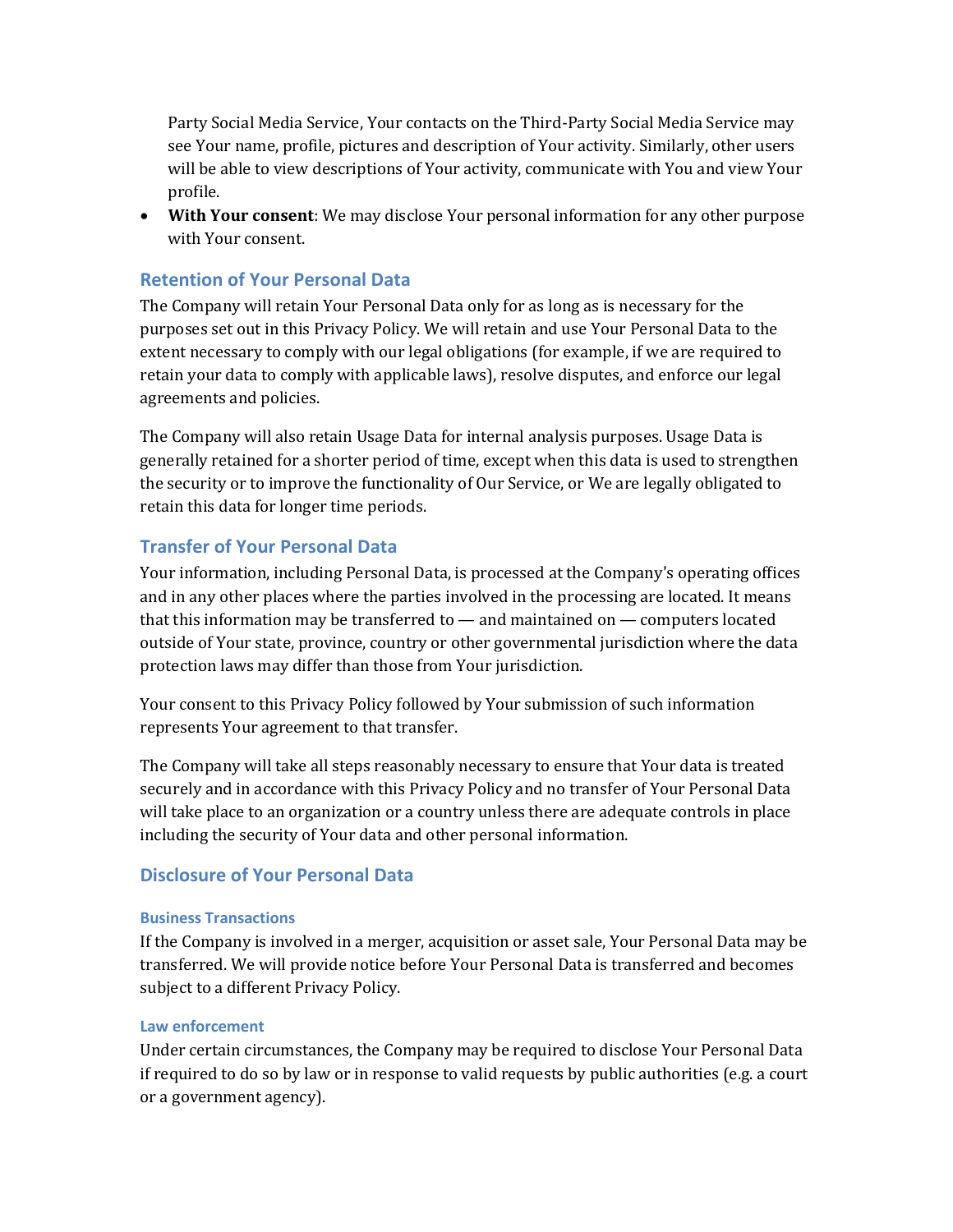#### **Other legal requirements**

The Company may disclose Your Personal Data in the good faith belief that such action is necessary to:

- Comply with a legal obligation
- Protect and defend the rights or property of the Company
- Prevent or investigate possible wrongdoing in connection with the Service
- Protect the personal safety of Users of the Service or the public
- Protect against legal liability

## **Security of Your Personal Data**

The security of Your Personal Data is important to Us, but remember that no method of transmission over the Internet, or method of electronic storage is 100% secure. While We strive to use commercially acceptable means to protect Your Personal Data, We cannot guarantee its absolute security.

## **Deletion of Your Personal Data**

At any moment you may choose to opt out of your Account and request the deletion of Your Personal Data on our systems. To do so, please reach out to us in any convenient for our form and present your request. Our full contact details are provided under "Contact Us" section at the very end of this Privacy Policy.

# Children's Privacy

Our Service does not address anyone under the age of 13. We do not knowingly collect personally identifiable information from anyone under the age of 13. If You are a parent or guardian and You are aware that Your child has provided Us with Personal Data, please contact Us. If We become aware that We have collected Personal Data from anyone under the age of 13 without verification of parental consent, We take steps to remove that information from Our servers.

If We need to rely on consent as a legal basis for processing Your information and Your country requires consent from a parent, We may require Your parent's consent before We collect and use that information.

# Links to Other Websites

Our Service may contain links to other websites that are not operated by Us. If You click on a third party link, You will be directed to that third party's site. We strongly advise You to review the Privacy Policy of every site You visit.